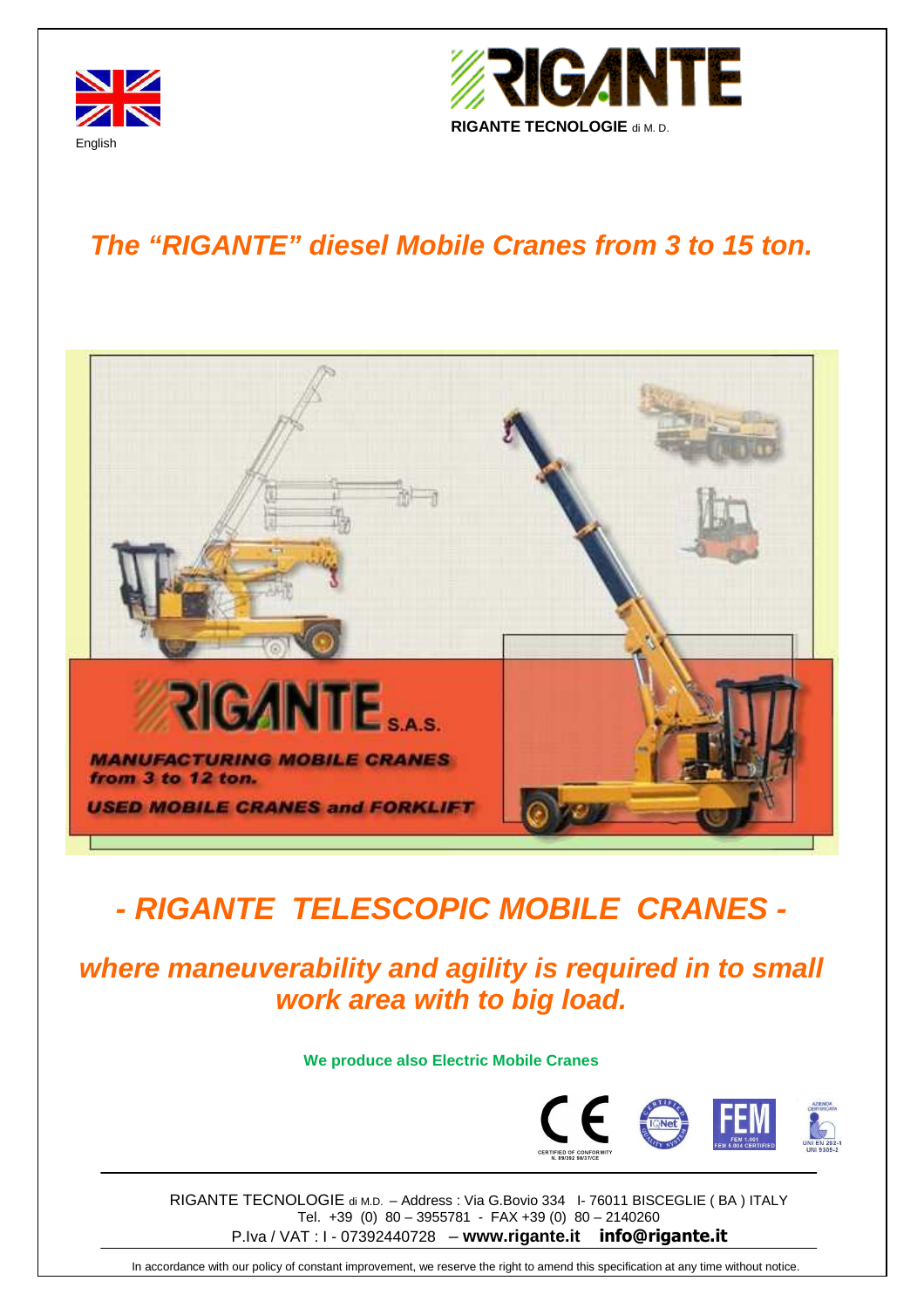

### **DIESEL MOBILE CRANE PRESENTATION**

The **RIGANTE** Co. is a Pick-n Carry Mobile Cranes manufacturer company since 1992.

These Cranes are built to lift from 3 to 15 Ton., and have been engineered to solve the most difficult problems relating to outside storages and narrow isles warehousing.

The RIGANTE CRANES are built strong :

- Equipped with a diesel engine.
- Pollution-free, quiet and user friendly.
- Economical, easy and safe to operate.

These Cranes are used mostly in fields such as :

- Industrial and commercial construction,
- Ship-yards, glass factories, Bulk material, handling,
- Industrial assembling and maintenance.

and in many sectors where maneuverability is required in to small work area with to big load.





For further information about Technical characteristics, new and used promotional sales and financing, we will be pleased to assist you at our best.

Hoping in hearing from you at your earliest convenience, Yours Truly.





RIGANTE TECNOLOGIE di M.D. – Address : Via G.Bovio 334 I- 76011 BISCEGLIE ( BA ) ITALY Tel. +39 (0) 80 – 3955781 - FAX +39 (0) 80 – 2140260 P.Iva / VAT : I - 07392440728 – **www.rigante.it info@rigante.it**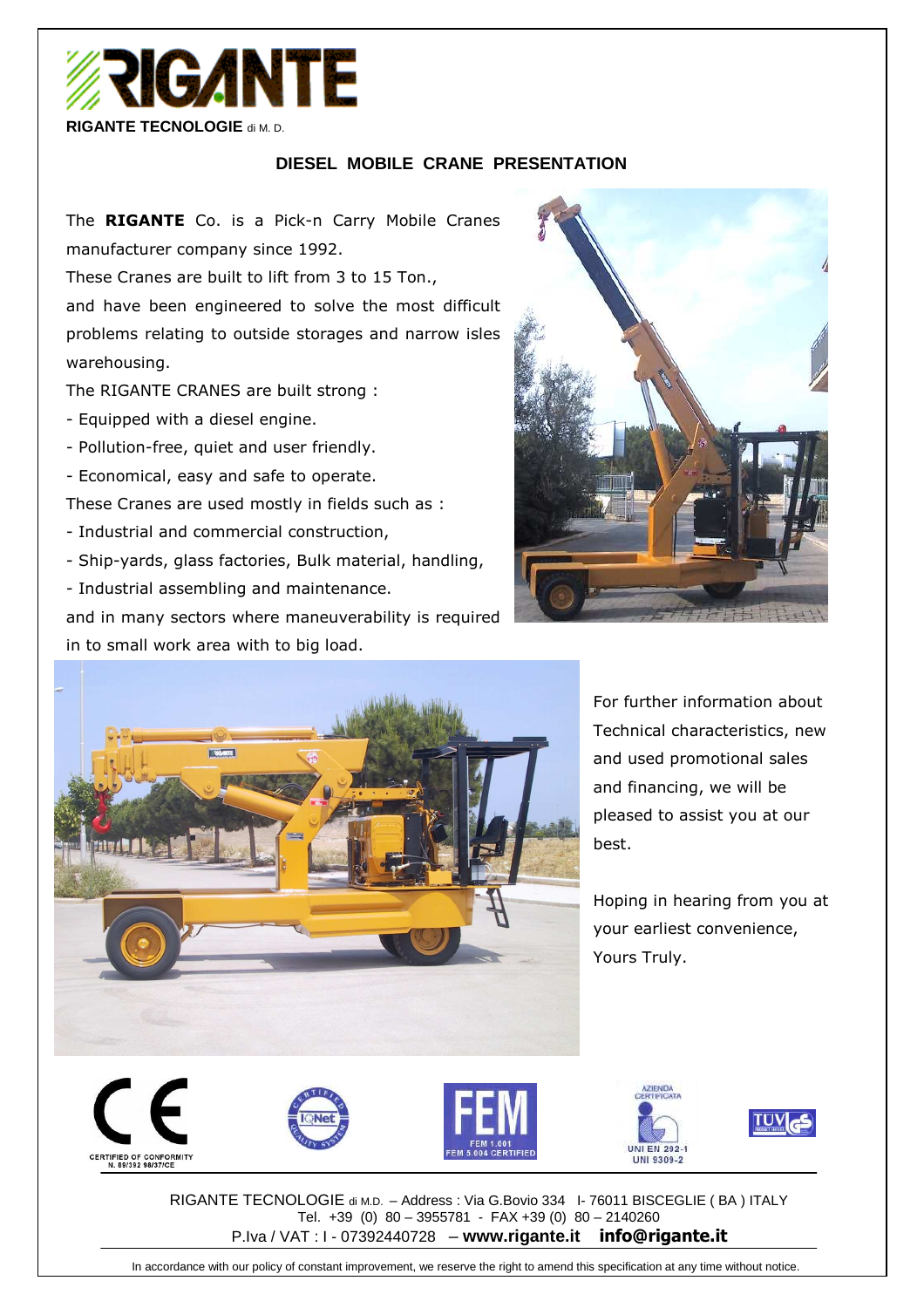



#### **Model Type GR30-D**

**The RIGANTE Mobile Crane GR30-D max. 3,000 Kg., specification :** 

- **Equipped with one extending hydraulic arm and a manual arm, total utility run of about 2,90 mt.**
- **22 Kw. Diesel Engine water cooling LOMBARDINI made, with an electric starter unit.**
- **Power steering wheel system mounted on a rotating platform.**
- **An Hydraulic rear wheel drive and a reducer unit system.**
- **The emergency anterior hydraulic brakes is located anterior wheels.**



#### 57. RIGANTE G. s.a.s - MOBILE CRANE e et Via G. Bovio, 334 70052 Bisceglie (Ba) - Italy .o Tel. +39 080 3955781 Fax +39 080 3953126 Lunghezza Portata max<br>Lenght max capacity<br>mt. Kg. 55 **- Hydraulic lifting and extending arm Circuit system, with safe stopping**  so.  $\overline{\mathbf{n}}$ 3000  **valves.**  1.5 1900 45 1000 3.00 **- Total utility run of about 2,90 mt.**   $\overline{a}$ 35 GR<sub>30-D</sub> A **- Operator safety cabin "CE" approved.**   $\overline{a}$ 25 **- Operating utility coverage area of about L. 4,40 x 1,85 H. 2,30 mt.**  劥 20 G ı.s **P.s. Note**: Our cranes are built for  $\bigcirc$ G ton. $(3)$  hard surface machinery only.3270<br>2550 ıo  $\circledcirc$  $\frac{1}{3.0}$ π  $\overline{2.0}$

RIGANTE TECNOLOGIE di M.D. – Address : Via G.Bovio 334 I- 76011 BISCEGLIE ( BA ) ITALY Tel. +39 (0) 80 – 3955781 - FAX +39 (0) 80 – 2140260 P.Iva / VAT : I - 07392440728 – **www.rigante.it info@rigante.it**

In accordance with our policy of constant improvement, we reserve the right to amend this specification at any time without notice.

#### Diagramma portate Test-chart GR 30-D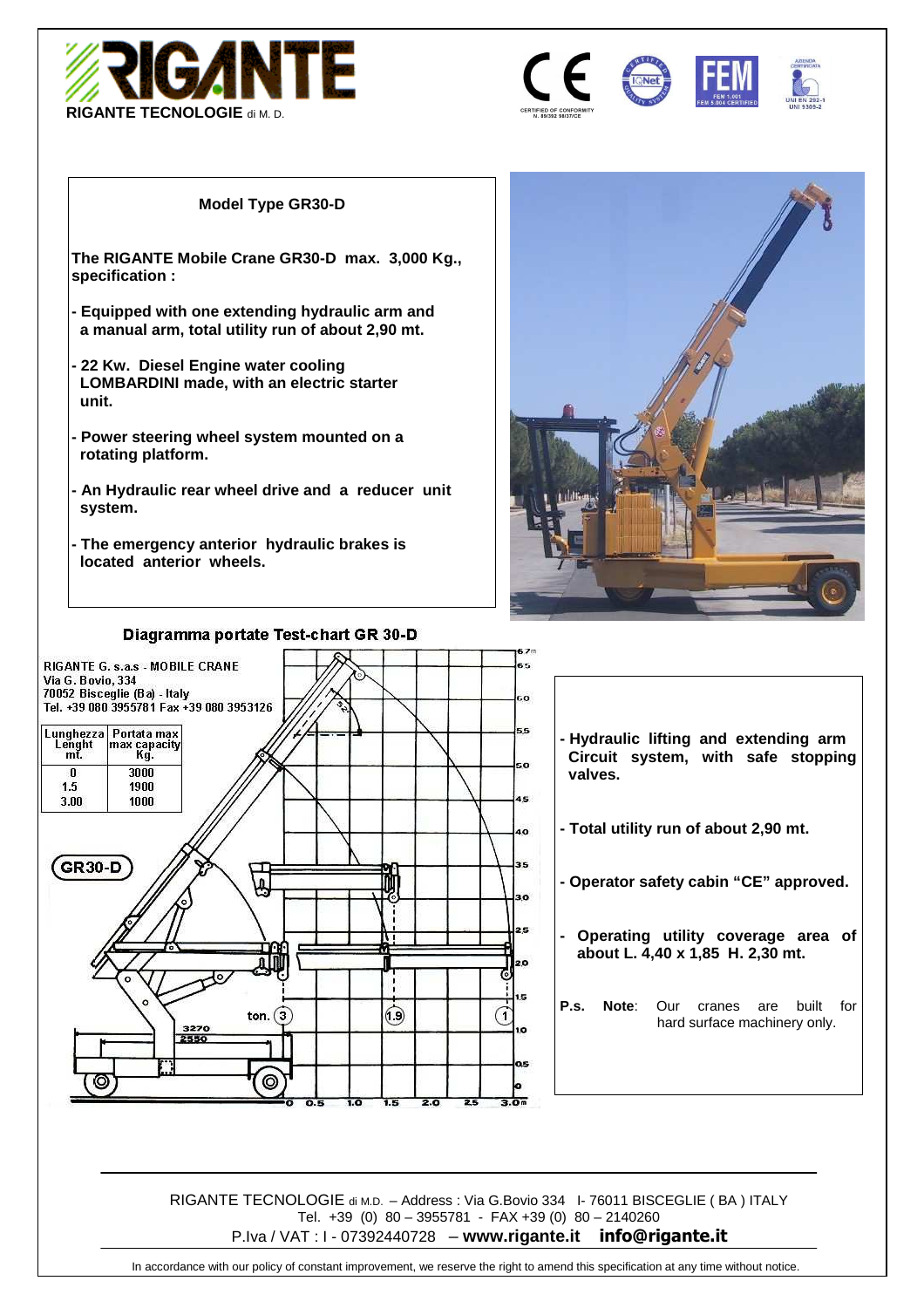





#### **Model Type GR40-D**

**The RIGANTE Mobile Crane GR40-D max. 4.000 Kg., specification :** 

- **Equipped with one extending hydraulic arm and a manual arm, total utility run of about 3,00 mt.**
- **24,6 Kw. Diesel Engine water cooling LOMBARDINI made, with an electric starter unit.**
- **Power steering wheel system mounted on a rotating platform.**
- **An Hydraulic rear wheel drive and a reducer unit system.**
- **The emergency anterior hydraulic brakes is located anterior wheels.**





RIGANTE TECNOLOGIE di M.D. – Address : Via G.Bovio 334 I- 76011 BISCEGLIE ( BA ) ITALY Tel. +39 (0) 80 – 3955781 - FAX +39 (0) 80 – 2140260 P.Iva / VAT : I - 07392440728 – **www.rigante.it info@rigante.it**

#### Diagramma portate Test-chart GR 40-D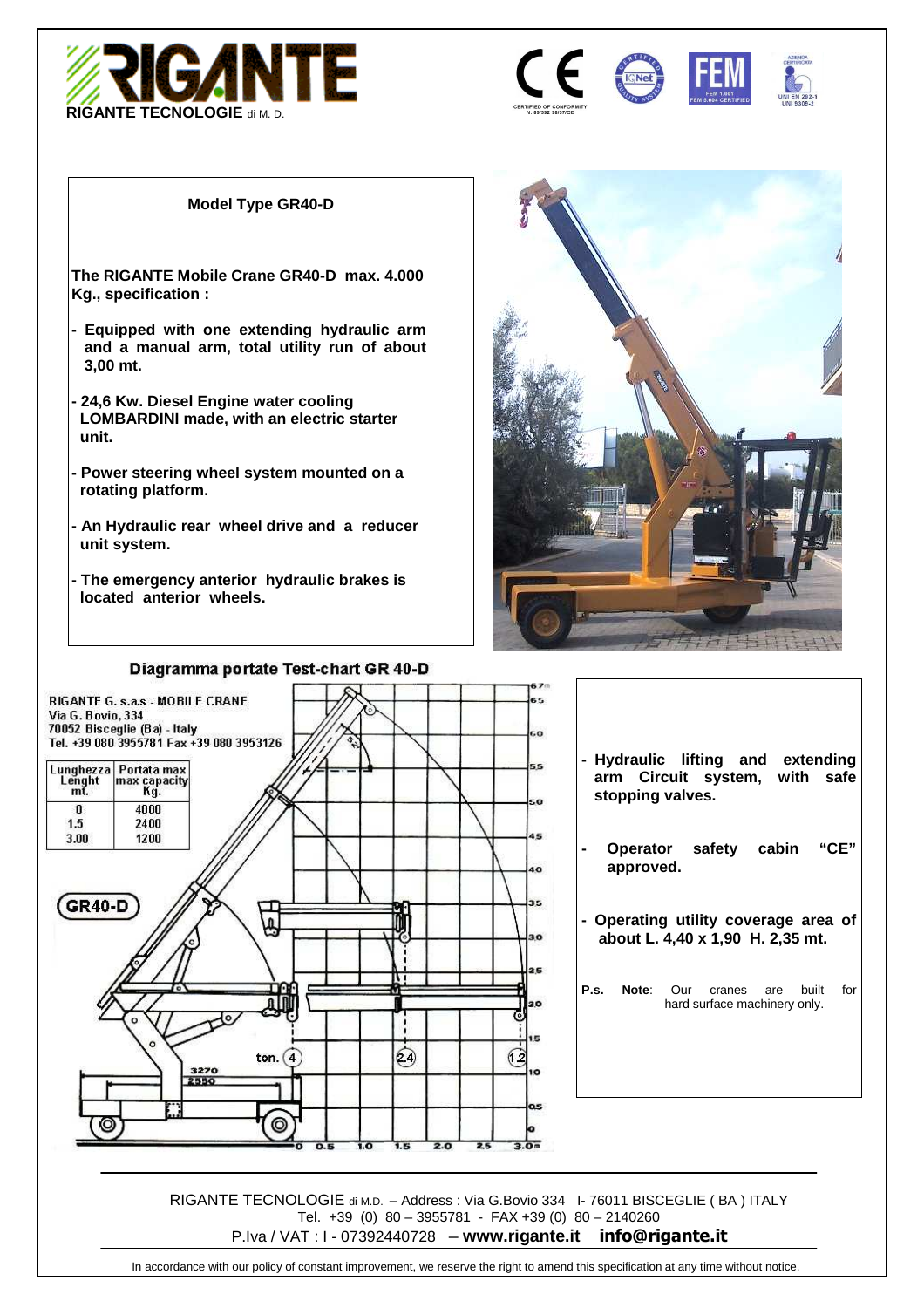



#### **Model Type GR50-D**

**The RIGANTE Mobile Crane GR50-D – 5,000 Kg. Specification** 

- **Equipped with a double sliding and extending hydraulic arms.**
- **Total utility run of about 3,20 mt.**
- **a 29 Kw. Diesel Engine air cooling, HATZ made, with an electric starter unit.**
- **A dual hydraulic rear-wheel drive system and a reducer unit.**
- **The emergency anterior hydraulic brakes is located anterior wheels.**
- **Hydraulic lifting and extending arm circuit system with safe stopping valves.**
- **Operator safety cabin "CE" approved.**
- **Power steering wheel system mounted on a rotating platform.**
- **Operating utility coverage area of about L. 4,40 x 1,90 H. 2,40 mt.**

**P.s. Note**: Our cranes are built for hard surface machinery only.



#### Diagramma portate Test-chart GR 50-D



RIGANTE TECNOLOGIE di M.D. – Address : Via G.Bovio 334 I- 76011 BISCEGLIE ( BA ) ITALY Tel. +39 (0) 80 – 3955781 - FAX +39 (0) 80 – 2140260 P.Iva / VAT : I - 07392440728 – **www.rigante.it info@rigante.it**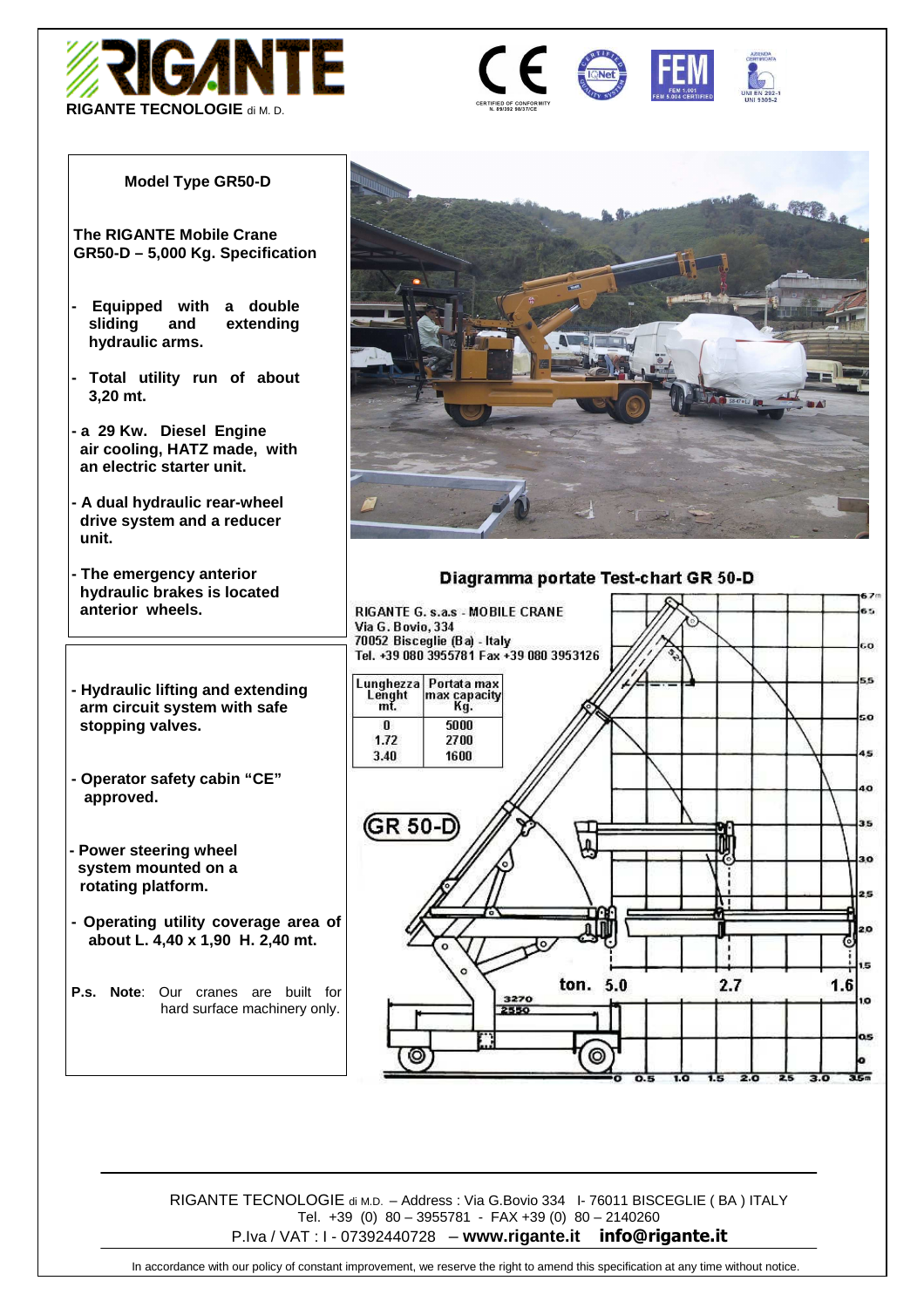

#### **Model Type GR70-D**

**The RIGANTE Mobile Crane GR70-D – 7,000 Kg. Specification** 

- **Equipped with a double sliding and extending hydraulic arms.**
- **Total utility run of about 3,20 mt.**
- **a 31 Kw. Diesel Engine air cooling, HATZ made, with an electric starter unit.**
- **A dual hydraulic rear-wheel drive system and a reducer unit.**
- **The emergency anterior hydraulic brakes is located anterior wheels.**
- **Hydraulic lifting and extending arm circuit system with safe stopping valves.**
- **Operator safety cabin "CE" approved.**
- **Power steering wheel system mounted on a rotating platform.**
- **Operating utility coverage area of about L. 4,50 x 1,90 H. 2,40 mt.**
- **P.s. Note**: Our cranes are built for hard surface machinery only.



Diagramma Portate - Test-chart



RIGANTE TECNOLOGIE di M.D. – Address : Via G.Bovio 334 I- 76011 BISCEGLIE ( BA ) ITALY Tel. +39 (0) 80 – 3955781 - FAX +39 (0) 80 – 2140260 P.Iva / VAT : I - 07392440728 – **www.rigante.it info@rigante.it**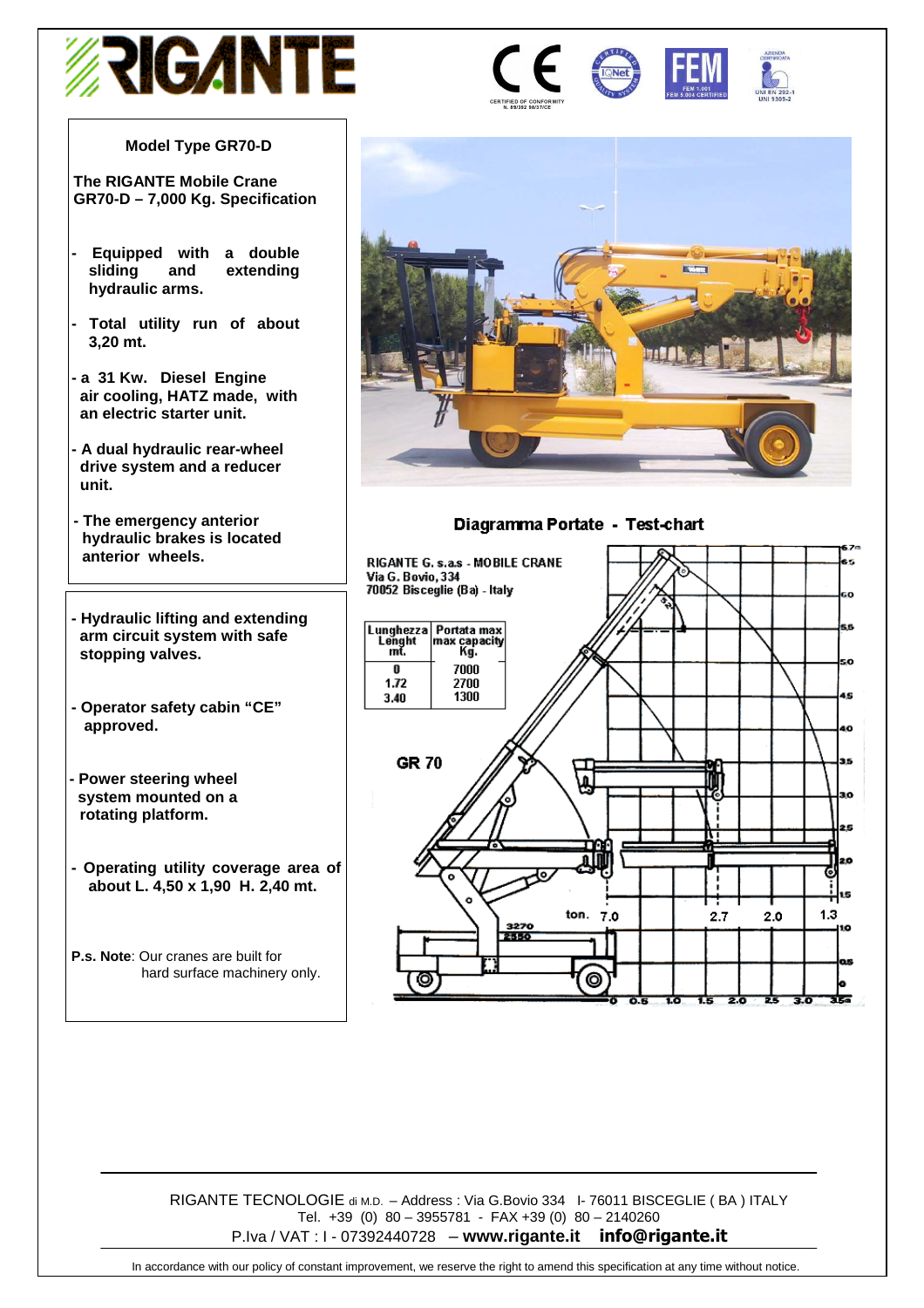





#### **Model Type GR80-D**

**The RIGANTE Mobile Crane GR 80 – 8,000 Kg. Specification** 

- **Equipped with a double sliding extending Hydraulic arms and a manual arm**
- **Total utility run of about 5,20 mt.**
- **a 33,0 Kw. Diesel Engine air cooling, HATZ made, with an electric starter unit.**
- **A dual hydraulic rear- wheel drive system and a reducer unit.**
- **The emergency anterior hydraulic brakes is located anterior wheels.**
- **Hydraulic lifting and extending arm circuit system with safe stopping valves.**
- **Operator safety cabin "CE" approved.**
- **Power steering wheel system mounted on a rotating platform.**
- **Operating utility coverage area of about L. 4,60 x 2,10 H. 2,55 mt.**
- **P.s. Note**: Our cranes are built for hard surface machinery only.



#### Diagramma portate Test-chart GR 80



RIGANTE TECNOLOGIE di M.D. – Address : Via G.Bovio 334 I- 76011 BISCEGLIE ( BA ) ITALY Tel. +39 (0) 80 – 3955781 - FAX +39 (0) 80 – 2140260 P.Iva / VAT : I - 07392440728 – **www.rigante.it info@rigante.it**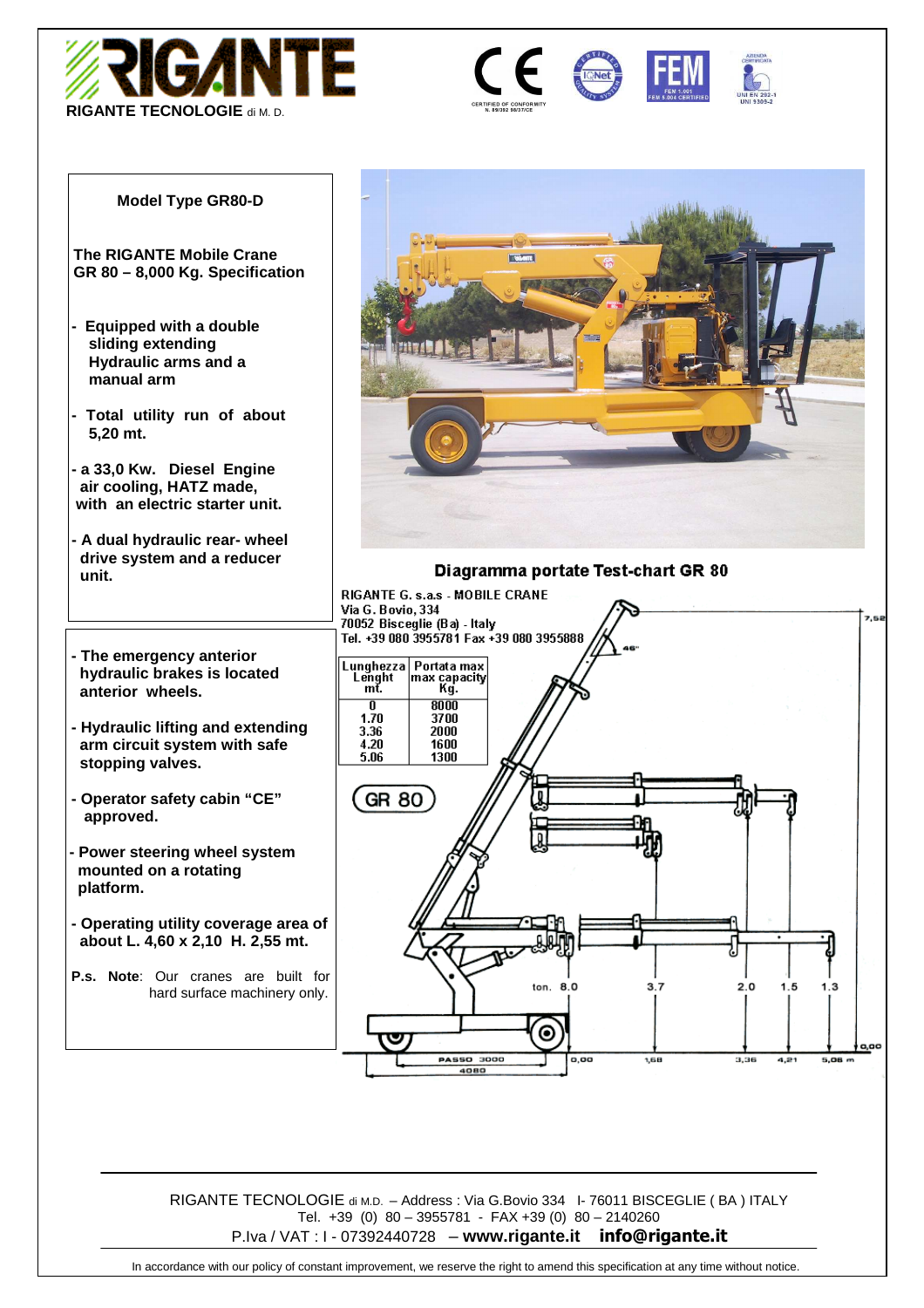







#### **Model Type GR100-D**

- **The RIGANTE Mobile Crane GR100-D – 10.000 Kg. Specification**
- **Equipped with a double sliding extending Hydraulic arms and a manual arm**
- **Total utility run of about 5,10 mt.**
- **a 36 Kw. Diesel Engine air cooling, HATZ made, with an electric starter unit.**

**A dual hydraulic rear- wheel drive system and a reducer unit.** 

- **The emergency anterior hydraulic brakes is located anterior wheels.**
- **Hydraulic lifting and extending arm circuit system with safe stopping valves.**
- **Operator safety cabin "CE" approved.**
- **Power steering wheel system mounted on a rotating platform.**
- **Operating utility coverage area of about L. 4,70 x 2,10 H. 2,55 mt.**

**P.s. Note**: Our cranes are built for hard surface machinery only.





RIGANTE TECNOLOGIE di M.D. – Address : Via G.Bovio 334 I- 76011 BISCEGLIE ( BA ) ITALY Tel. +39 (0) 80 – 3955781 - FAX +39 (0) 80 – 2140260 P.Iva / VAT : I - 07392440728 – **www.rigante.it info@rigante.it**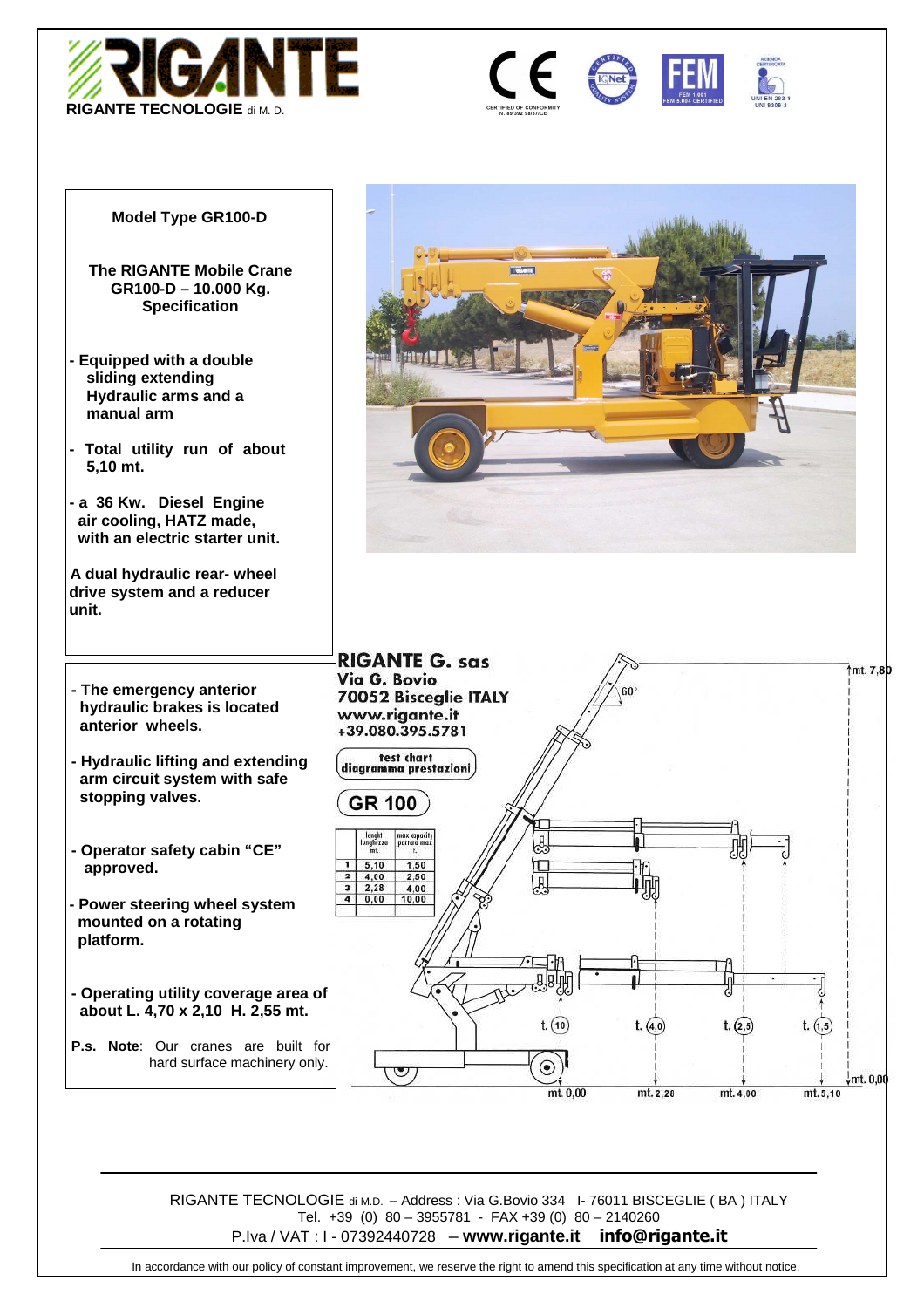







#### **Model Type GR120-D**

- **The RIGANTE Mobile Crane GR120-D – 12.000 Kg. Specification**
- **Equipped with a double sliding extending Hydraulic arms and a manual arm**
- **Total utility run of about 5,10 mt.**
- **a 36 Kw. Diesel Engine air cooling, HATZ made, with an electric starter unit.**

**A dual hydraulic rear- wheel drive system and a reducer unit.** 

- **The emergency anterior hydraulic brakes is located anterior wheels.**
- **Hydraulic lifting and extending arm circuit system with safe stopping valves.**
- **Operator safety cabin "CE" approved.**
- **Power steering wheel system mounted on a rotating platform.**
- **Operating utility coverage area of about L. 4,80 x 2,20 H. 2,60 mt.**
- **P.s. Note**: Our cranes are built for hard surface machinery only.





RIGANTE TECNOLOGIE di M.D. – Address : Via G.Bovio 334 I- 76011 BISCEGLIE ( BA ) ITALY Tel. +39 (0) 80 – 3955781 - FAX +39 (0) 80 – 2140260 P.Iva / VAT : I - 07392440728 – **www.rigante.it info@rigante.it**